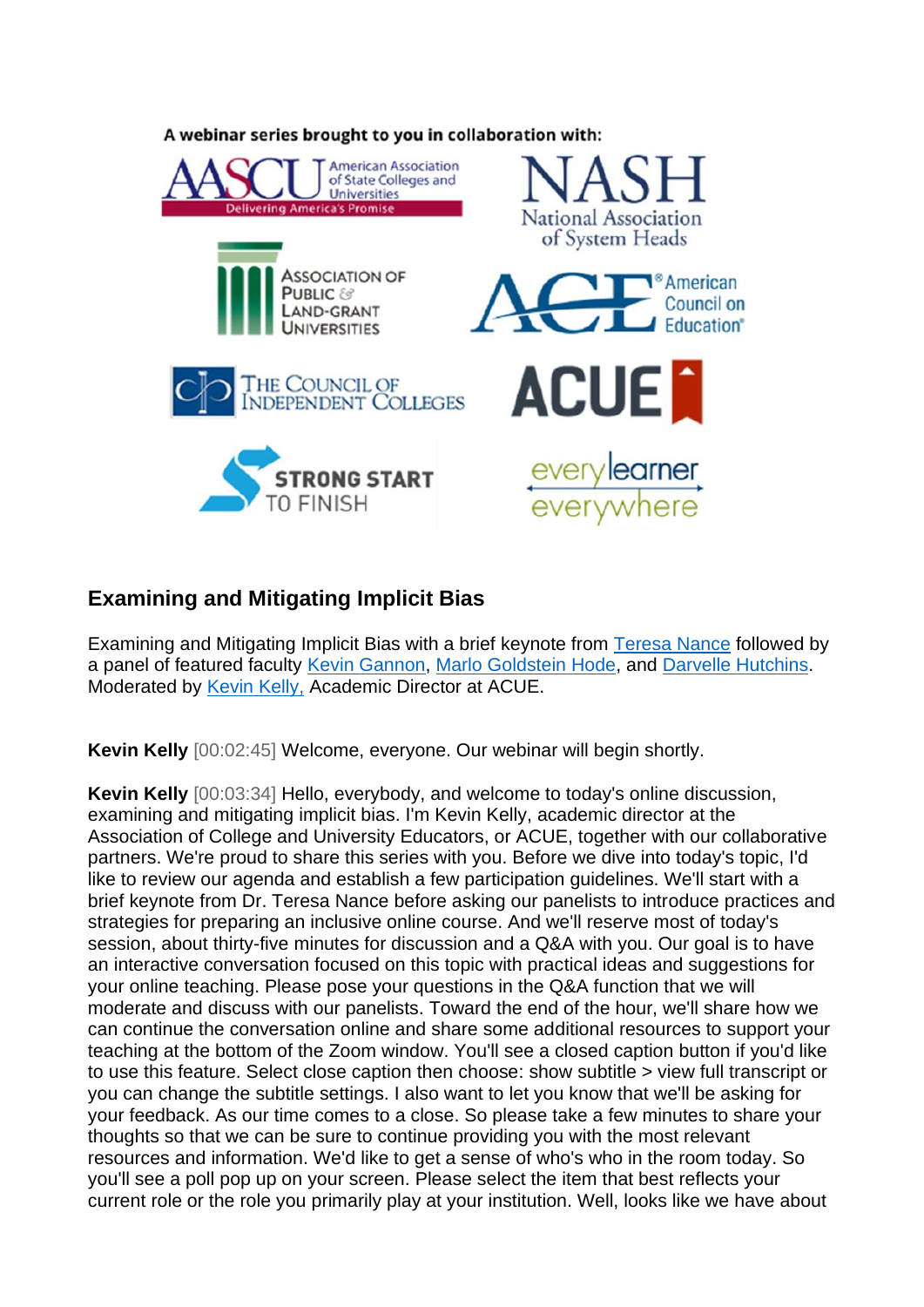a little over half of you are faculty with another quarter identifying as other another maybe 13 percent as leaders on your campuses. And then another seven percent in an administrative capacity. So thank you all for sharing your roles or your primary roles. And with that, I'd like to start our discussion. And welcome to it. Dr. Teresa Nance, the Vice President for Diversity and Inclusion and the Chief Diversity Officer at Villanova University. She'll spend the next few minutes setting the stage for our conversation today before joining us later for our Q and A. The need to improve human interaction by developing communication skills that display sensitivity to cultural, racial and ethnic diversity has never been greater than it is today. With her dual specializations and interpersonal communication and multicultural affairs, Dr. Nance is a great source for information on impression management, developing professional voice and diction,conflict resolution,cultural diversity and interpersonal communication, and listening and conversation skills. Wow. Dr. Nance, with all that again, I'd love to welcome you. And have you kicked this off.

**Teresa Nance** [00:07:18] Thanks so much. Kevin, in his book Pedagogy of Freedom, Paolo Freire wrote I cannot be a teacher without exposing who I am. Let me begin my remarks today with a question. How do you get ready for class? Gather your books and folders together,check your computer, as I think about it; all of the things on our usual checklist are about the content we will deliver. But what about you? What are you bringing into the class besides the content of your lecture? As teachers, we know our success in the classroom demands an ability to relate to our students. We know that it is important for us to be able to to bring our whole selves to to the classroom, the material or messages we cover and classes are contained in our notes. But the key to great teaching is knowing that we as human beings are the medium through;which our students hone meaning and understanding through the words we choose, the examples we gave or, even the jokes we tell we do as Freire said, tell the students who we are, allowing them to understand us better. And in so doing, establish the kind of classroom rapport that leads to great teaching moments. In addition to our knowledge and understanding of our disciplines, we also bring the things that make us unique human beings, our history, our culture and our individual experiences. Each of these elements creates a framework for which we see and act upon the world, in the classroom and in life. We see an encounter, people, things and events we need to figure out. We see a student slumped over on the desk. We see another student entering the classroom with what appears to be a grin from ear to ear. And we see another student with his arms folded tightly across his chest to the first student. We say, why don't you go to the health center and get some aspirin. To the second we say something great must have happened to you. And a third, we say, why did you get a sweater if you're feeling cold? Each of these cases, we observe students behavior and reached a conclusion. The step we don't think about is the step in between, which is largely unconscious. The step that required us to fill in our gaps of knowledge and reach a conclusion. We drew an inference. We made an unconscious assumption. The first dude was sick. The second happy. And the third was cold. The problem is that our conclusions may be as wrong as they are right. The first student may simply not want to talk to people. The second could be grimacing in pain. And the third just has his arms crossed for comfort. As human beings, we're not fond of ambiguity. We observe behavior and then in an instant, fill in the gaps of knowledge. Unconsciously, we fill in these gaps with our knowledge and our understanding. It is axiomatic to say that our classrooms are growing more diverse daily as they do. The possibilities of the way that we see and understand the world will not be the same as our students. Thus increasing the likelihood that mistakes will be made. The important thing to remember here is that a way of seeing is also a way of not seeing. Today we're going to be talking about bias, implicit bias, biases on the highest level, simple, simply a preference for or against something or someone. We all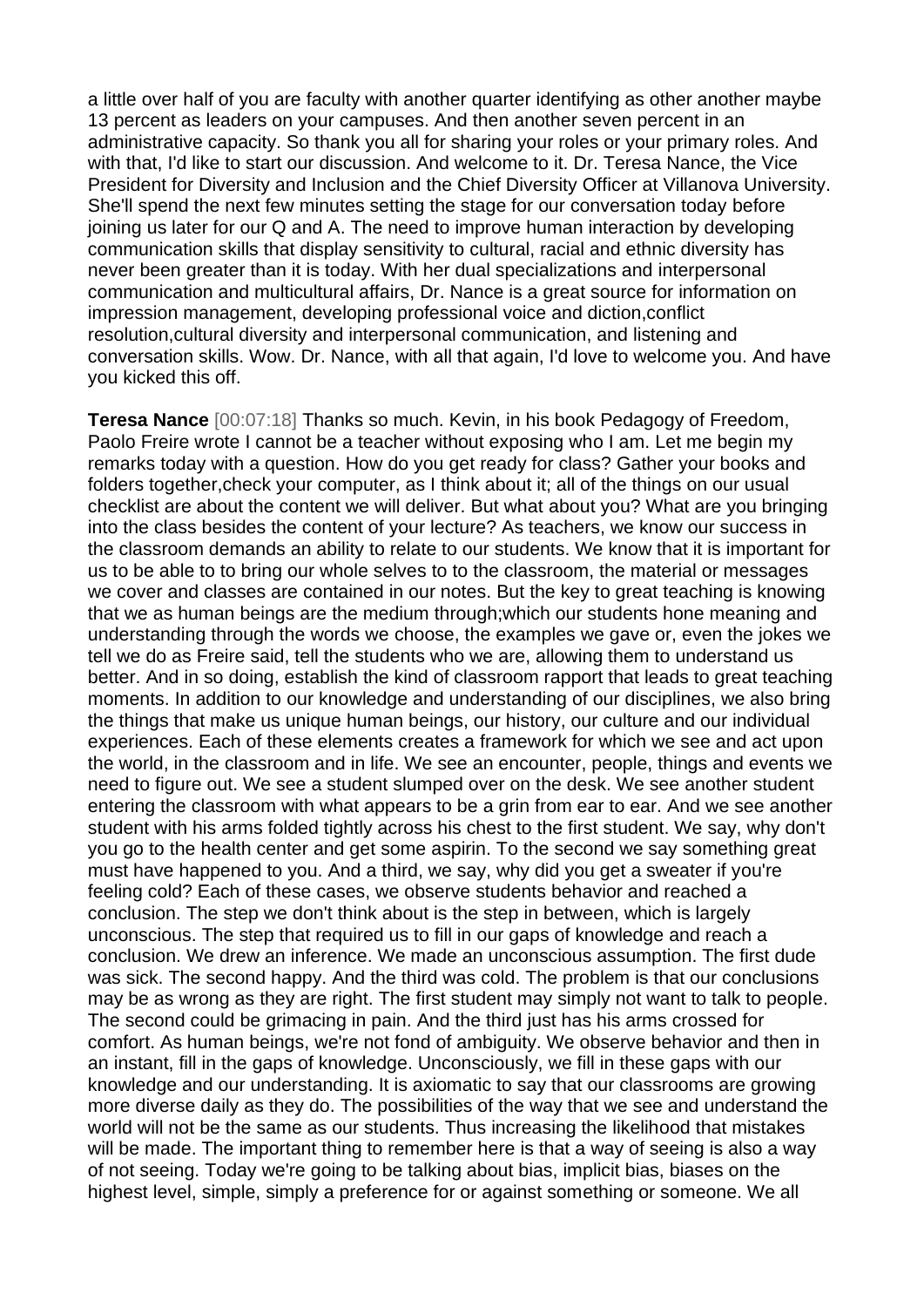have preferences from ice cream to our choice of footwear. Sometimes we know our biases and sometimes we don't. Whether it's going to lunch and selecting the same salad day after day, or are students looking around the classroom and then returning to the same seat? These preferences are a part of life for those of us in front of the classroom, however. The problem with implicit bias is that it represents the attitudes or even stereotypes that could impact our understanding,actions or our decisions in an unconscious matter. This is so important because in the classroom we have the power in our relationships with students. We control the content, the activities, the grade book, our biases matter and as a consequence become important to us to understand and manage. When I think of teacher power in the classroom, I'm reminded of a brief example from my work several years ago. As the story goes, a young black woman was sitting in an English class and the professor was writing on the board with his back turned to the class. Suddenly someone's phone goes off and the ringtone consists of misogynistic rap lyrics without turning around. The professor called out the young black woman's name and said, Turn off your phone. What is so interesting in this case is the conversations afterwards. The professor claimed three things.1) Nothing but respect for the young woman.2) That there was no intention of stereotyping or denigrating the student. And 3) she was just taking the situation too seriously. Perception is reality, according to the professor's logic. It sounded like Mary's music. What he implied was that in this predominantly white class, black sounding music, obviously, would be coming from the lone black student? Mary, on the other hand, felt unseen as an individual and just lumped into an undifferentiated group of black students by this professor. Mary was so impacted by the event. She seriously thought of changing majors. What do we know? Intent does not equal impact. As teachers, we all make judgments based on our experiences, both professional and personal, to avoid the kinds of issues mentioned above. It is imperative that we stop and challenge ourselves to see students differently, to ask questions instead of making definitive statements when we're not sure. And most important, become comfortable with admitting we don't know or that we are wrong. Thank you so much for your attention. And now let's get ready to hear this amazing panel.

**Kevin Kelly** [00:13:59] Thank you. Dr. Nance was powerful to hear you describe how bias is, the way we make sense of the world and what we do to mitigate its effects. And that really aligns with how I approach learning equity in my own teaching. So I truly appreciate everything that you shared. Now I'd like to introduce our panelists to our participants. Today, we have Kevin Gannon PhD. He's the Director of the Center for Excellence in Teaching and Learning and a professor of History at Grand View University in Iowa, he's also also the author of Radical Hope A Teaching Manifesto. Next, we have Marlo Goldstein Hode, she's also a PhD and a senior manager of Strategic Diversity Initiatives in the Office of Diversity, Equity and Inclusion at the University of Missouri, St. Louis. And last but not least, we have Darvelle Hutchins' MBA and MA, lecturer of Department of Communication Studies at Cal Poly and the diversity strategist at TADS Telecommunications. And again, I'm Kevin Kelly and I'm honored to be moderating this conversation. And like all of you, I'm looking forward to learning with and from our experts. So let's get started. Welcome, panelists. And Marlo, thank you for agreeing to kick off our conversation.

**Marlo Goldstein Hode** [00:15:29] Hi, everyone. I'm so excited to be here today to see so many of you not see you, but imagine you out there in the audience. We are in academia. So we know it's always important to start by defining our terms. And that's particularly important, I think, with the term unconscious bias or implicit bias, because these terms are often misused or conflated with other terms, such as prejudice or discrimination. And so I want to take a few minutes to kind of clarify what this term is and what it isn't. Starting with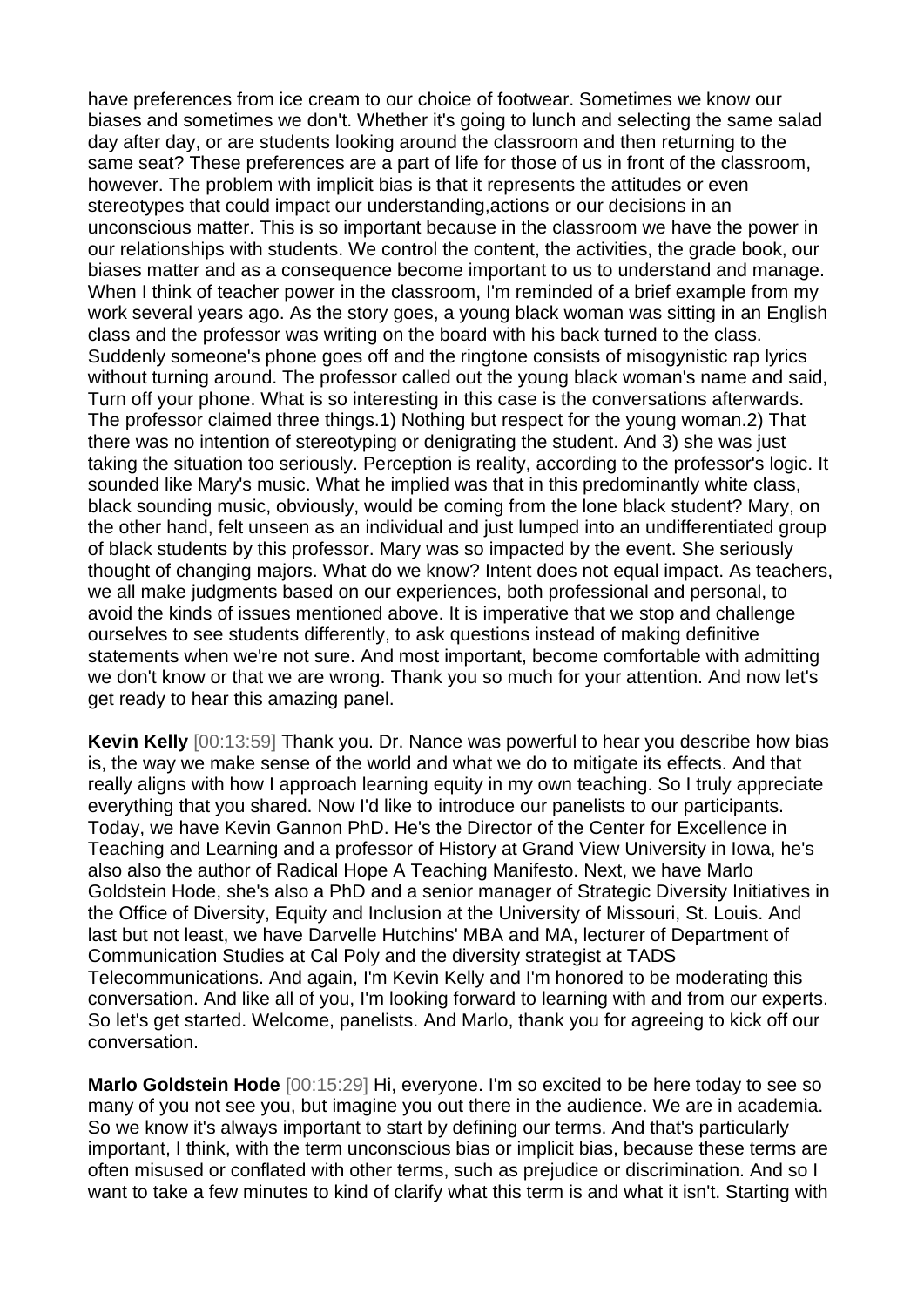the terms unconscious bias and implicit bias. I've been reading on and researching this topic for several years now, and I haven't actually found in the literature a distinction between the two. They seem to be used fairly interchangeably, maybe depending on what discipline the research is. And so if anybody knows of a distinction, anyone in the audience about, which is more correct in what context, I'd love to learn with you. So just some basics. This is kind of the one of one of implicit bias. Oh, sorry. Could you. Yeah. OK. So the first thing is everybody has implicit biases. Doesn't mean you're a bad person. Just means that you have a brain. Next one. Because our brain are these amazing computers that use cognitive shortcuts to sort and categorize information really quickly. And the way that it does this is by associations. We have a lot of information stored in our brain. And when we encounter something or someone:some piece of information that needs processing, it associates it with something that we have stored in there. I think, as was mentioned, we have both positive biases and negative biases. And both of these are worthy of our attention because even our positive biases can perpetuate and create inequality. For example, when we think about who we prefer, who we're going to recommend for a position or a mentorship program. So it's important to be cognizant of both of these biases next one, as was mentioned already were some of us are very aware of the biases or preferences for things like chocolate ice cream or certain kinds of music. But, you know, and that's fine. But the issue are the biases that are operating under our conscious level of awareness. And this is where it's really a struggle for people because a lot of times are unconscious or implicit biases, conflict with how we feel consciously. One story that I think really illustrates this. I don't know if you all saw this. It was a big story some years ago on Facebook and there was a white father who had adopted an African-American daughter. And in the video, he's talking about, you know, the light of his life and their wonderful relationship and how much it hurt him to have to have the talk with his daughter. And if you are any African-American parents or parents of color out there, you know what this talk is right? Where you have to say to your child, you are the most wonderful thing in the universe. And some people might treat you poorly based on the color of your skin. So he talked about having to have this talk with his daughter and then he says. And then soon after that, he was walking down the street, comes upon a bus stop. There's an elderly white lady sitting at the bus stop and coming down the street was a young black man towards the bus stop. And his first thought there, his initial inclination was like, oh, I should hang back a minute and make sure that everything is OK. And then his second thought was, oh, my God. I cannot believe I just did to someone's son. What I'm terrified and horrified that someone's gonna do to my daughter. And so he posted the story on Facebook to raise awareness, no matter how much you feel consciously, there's some unconscious biases that can impact your behavior and actions. And this is what we need to be conscious up. And the final thing I'll say about this is our biases, as we mentioned, are these cognitive shortcuts. They're actually sort of neural pathways.

**Marlo Goldstein Hode** [00:19:26] And they cannot be overridden, but they can be sorry, they can be overridden, but they cannot be over written. This is my famous quote. You can quote me on this. And what I mean by that is when we take action to consciously override, recognize what our biases are like, that Facebook dad, you know, recognize when they happen. And then you can actively choose to act otherwise. And there are several sort of antibody practices that you can engage in. And eventually those bias does do weaken. But they don't go away. So it's really ongoing work of a lifetime. I think I have another minute or two. Right. So next slide. This is just a real quick we're gonna send you this resource. But as I mentioned, our brains are these amazing sorting, categorizing associated and associative mechanisms. And we'll send you this list, this link. But there are almost 200 cognitive bias. Now, I will say that, you know, these biases come into play when we have too much information, not enough information, not enough time. And if you dig down and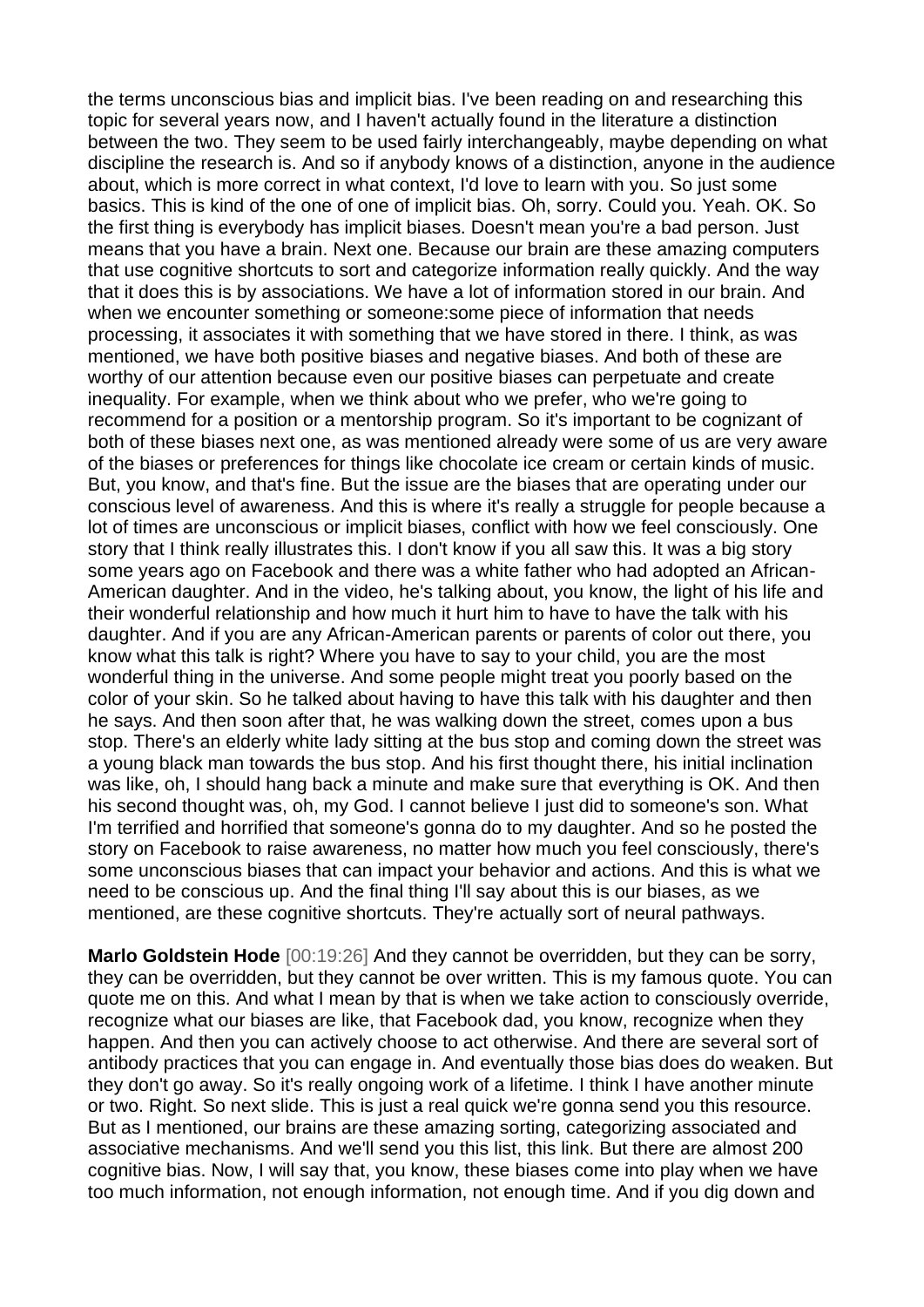read these little biases, they're not all about race and gender, which are the ones that we talk about most. The ones that are the most there's the most research on. But race and gender are sort of these meta-biases. These pieces of information that are stored in the brain.

**Marlo Goldstein Hode** [00:20:55] And so when we're making these assumptions, judgments, decisions in some of these contexts, that's where the racial and gender biases may come into play. Next slide.

**Marlo Goldstein Hode** [00:21:08] And so the important thing about is to know, one, recognize that you have biases and do some work to figure out what those are. But then also be really cognizant of when you're in situations where these biases might come into play. And these will be situations when like let me know if any of this sounds familiar. It will be situations where there's a shortage of time. We need to make a quick decision, whether it's personal or environmental stress or multitasking. This means that you can't fully focus on the decision that you need to make. Also routines when you're on autopilot. This is a typical situation where a faulty assumption or judgment might come into play or as we just said, when there's too much information or incomplete information. So thinking about all the daily tasks you do grading papers, interviewing students, meeting with students. So a lot of these are situations that should call your attention to the potential for bias. And I think I just have one more slide. And so finally, just to talk about some of the things that that you can that you can do, as Dr. Nance was talking about in the beginning, your being. Take a moment to think about your thinking. The three students in your classroom, you've made some very quick judgments about what they are thinking, feeling or what you know, what they're doing. And just thinking about perhaps you have a student, a young student, maybe a young Latino student, a young Latino student with some tattoos. And you noticed that his assignments are either coming in late or coming in with a lot of mistakes. And so you might make some very quick assumptions or logics about why that is happening.

**Marlo Goldstein Hode** [00:22:46] So your first step is just take a step back.

**Marlo Goldstein Hode** [00:22:48] We like, OK, I'm making an assumption that, you know, that he can do the work, that he has all the skills and tools and materials that need to complete these assignments on time. So my assumption is that he's making the choice not to do that. Now, we might stop and ask him disconfirming information what other things might be happening in this person's life that might preclude them from completing assignments on time or making these mistakes. And then, of course, it's always important to get an outside perspective, right. Two heads are better than one talk with a colleague, or maybe even some other students respecting all FARPA regulations. But right now, you're certainly missing something in the situation. So talking to someone can help bring in new information.

**Marlo Goldstein Hode** [00:23:31] And I think that's all I hope I didn't take up too much.

**Kevin Kelly** [00:23:36] Thank you, Marlo. I appreciate that you mentioned that not all biases are about race and gender. And then that last slide, the introduction of the concept of assumptions as well. I was just looking at the Yale Center for Teaching and Learning website the other day, and they shared a common assumption for online teachers is to believe that students know that they should ask for help when they need it and that they know how and where to go to do that.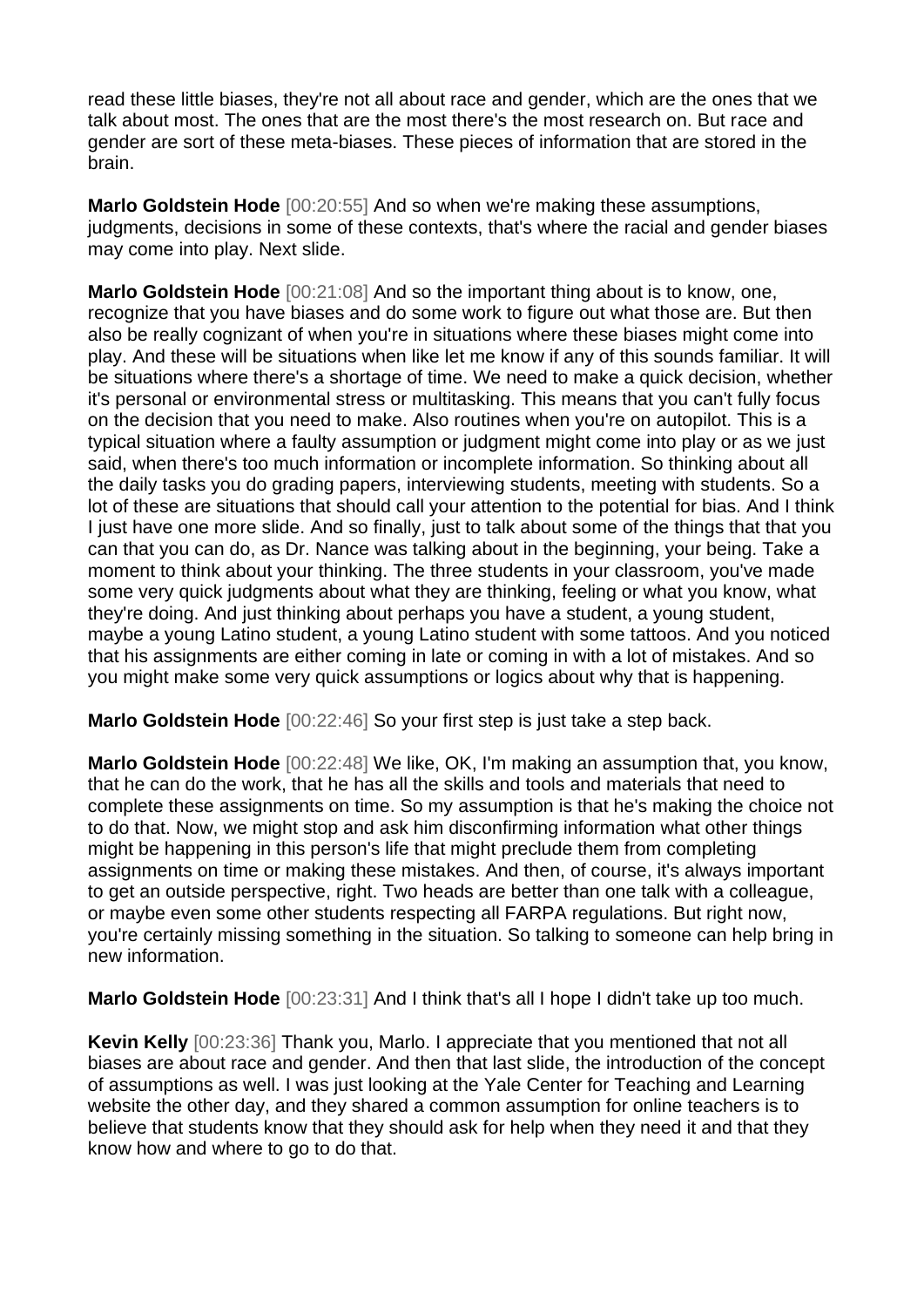**Kevin Kelly** [00:23:59] So I know we have a lot of online instructors or instructors who have been pushed online due to our current circumstances. And so these ideas that you've shared have really helped to clarify the definitions, Darvelle. How would you like to build on what Marlo just shared with us?

**Darvelle Hutchins** [00:24:18] I would say that it is such a wonderful conversation. So thank you so much, Dr. Nance and Dr. Goldstein Hode, for starting us off. I will say that, you know, as both of you mentioned, is that we all have bias. And I think it's important to note that as educators and practitioners of the work that we do, that we are not exempt from that. I think about my own bias and just the fact that I was socialized to write with my bias as well as its. It was developed through my lived experiences. Right. And so I acknowledge that particularly as an instructor, you know, I thought about some early bias that I had going into the field of academia. And this idea that seniors. right, were more prepared for the class or for coursework than some of our freshmen. Right, that came into the class; bias that maybe engineering students were more critical analytical thinkers in, let's say, some of the arts majors, bias that students who showed up to office hours were more prepared and productive and smarter than those who didn't. And probably in today's world that those who come up right are more ready than those who don't come up in this virtual space. And for me, I think the question that I'm constantly asking myself is how do I continue to work to keep myself accountable to making sure that I'm doing my due diligence to be equitable and fair across the board in terms of making sure that the students have a wholesome experience in the class and that everyone has an equal experience even when it comes to grading. And I continue to ask myself is how do I hold myself accountable with putting in check my own biases? And so I think about a popular qualitative and analytical, I would say, method. And I think about in phenomenology, there's two different types of phenomenological research that I'm familiar with. And one of those, is transcendental and what transcendental phenomenology, excuse me. There is this belief that as a researcher that you're able to bracket or you're able to stop or to cease your bias. Right. That you're able to put your bias to the side so that you can focus on the holistic experience of the participant, when you're doing your analysis. And when I think of that particular method, I think about some of the more recent anti bias practices, such as removing the student's name from the from the paper. Right, so that you can just focus on the student work without attaching the student's identity to that paperwork. Right. And so that's one approach. But then there's another type of phenomenological research, and that is the hermeneutic phenomenology. And that's this idea that you bring your you acknowledge your bias right. In the process and you learn to work through the biases that you have. And I will say that as an instructor, I definitely will identify more with the hermeneutic approach to teaching and learning. And the way that I do that is that I don't deny the fact that I have bias. Right. As an instructor, that it shows up with me. But how do I continue to work through to make sure that I am being equitable and fair to my students? And one of the ways that I do that is being very clear in terms of what my expectations are when it comes to grading an assignment. And so that's setting a very clear rubric for the students and making sure that when I find myself veering away from that rubric or if I feel like I'm grading the student based on their experience or my interactions with them, then I'm not doing them justice and I'm not being fair. Right. And so I'm always constantly when I'm grading the student's work, referring back to that rubric to make sure that I'm being just and fair and making sure that the student did deliver, in fact, what it was that I was looking for and that I do not take anything else into account outside of what it is that I communicated that were the expectations for that assignment. And so I think it's important for us as learners and as educators, right. To set very clear goals and expectations for the course and to continue to remind ourselves and to reflect on the biases that we have and how can we best position ourselves to work through that with the understanding that bias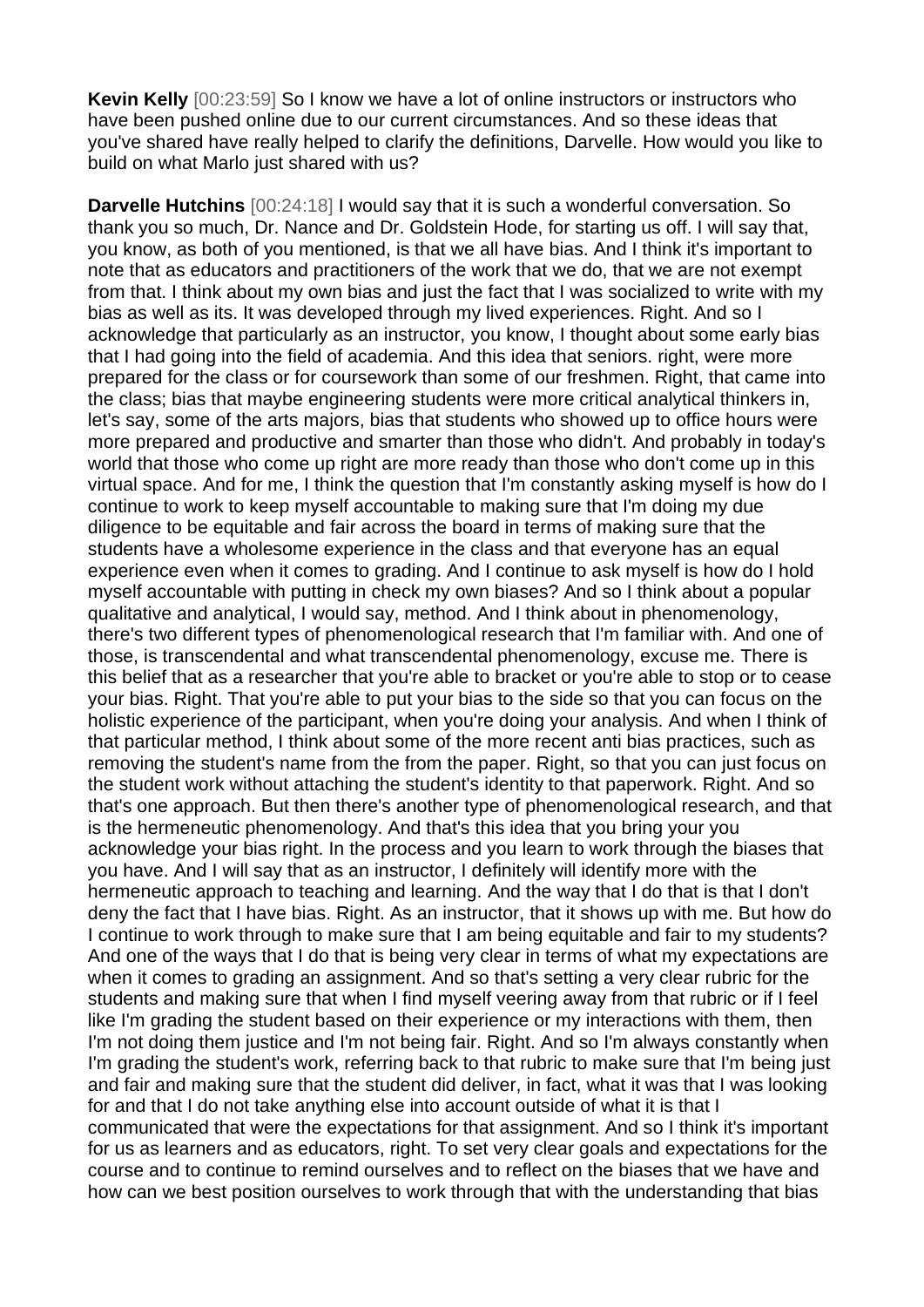is always going to show up wherever we are. It's gonna it's gonna meet us in the classroom as instructors. And how do we continue to be mindful of that so that we can be more inclusive and that we can be more forward thinking and making sure that we're providing a very fair and a safe, equitable experience for the student.

**Kevin Kelly** [00:28:37] Thank you,Darvelle, you gave some fantastic concrete strategies along with it, kind of adding to Marlo's underpinning about how we can see bias and understand it a little better. So, Kevin Gannon, I'd like to invite you to share your thoughts as well.

**Kevin Gannon** [00:28:57] Thanks, Kevin. And it's a real pleasure to be with everybody here this afternoon.

[00:29:01] And an honor to be on this panel with folks whose work I'm a great admirer of. And I'd like to follow up kind of directly with what Darvelle was talking about in terms of how do I, as an individual instructor, not just admit that I have biases, but become aware of, you know, what those are, where they come from, and how to work with them and how to be in the same space with them rather than, you know, take the unproductive route of just simply denying that they exist. And in this type of work, one book that's been really influential on my own practice is Steven Brookfield's book, Becoming a Critically Reflective Teacher. And Brookfield's idea of critical reflection, I think is a really useful way to kind of frame the work that we're about, not just in this area of inclusive pedagogy or mitigating bias and inequity, but just as being a critical pedagog in the first place. Because what Brookfield would have us do is not only reflect on what the assumptions and choices that we make are, but why we've made those assumptions and choices in the first place. And so the learning spaces that we create with and among our students are often the product of those choices. And if we don't realize that we've even made some of those choices on a conscious level, then we can run into some problems when it comes to parts of our student groupings, as well as issues of equity and social justice. And so some of you might be familiar with the late David Foster Wallace story: This Is Water. But I think it's a really good metaphor for us to kind of conceive of this work and the way you and I won't tell it nearly as well as he did. But he tells a story. There's two young fish swimming along through the ocean and an older fish come swimming towards them after a little while and they pull up alongside one another. The older fish says to the younger fish, Oh, what a beautiful day it is. The water feels great. Isn't it wonderful to be here in the ocean and get to swim through it all day? And the two younger fisher like, OK. OK, cool, whatever and they go swimming on past each other. And about five minutes later, one of the younger fish turns to the other fish and says, what the hell is water?

**Kevin Gannon** [00:30:57] So I think the work that we're about here is, you know, we need to do A) realized that we're in the water, but then B) be able to describe that water not just to others, but to ourselves. You know, we're in this all pervasive practice of teaching, which is so closely tied to our own personal identity and experience that we need to recognize we are in the water.

**Kevin Gannon** [00:31:17] And so for me, what that means is kind of a radical ethic of transparency, really being intentional about being as transparent and as explicit as I can with my students, whether it's about larger outcomes and learning outcomes of the course or even the kind of nitty gritty, everyday details of a particular assignment or assessment.

**Kevin Gannon** [00:31:37] And I think this is particularly important in our kind of COVID educational environment where so much has moved online. What we do know about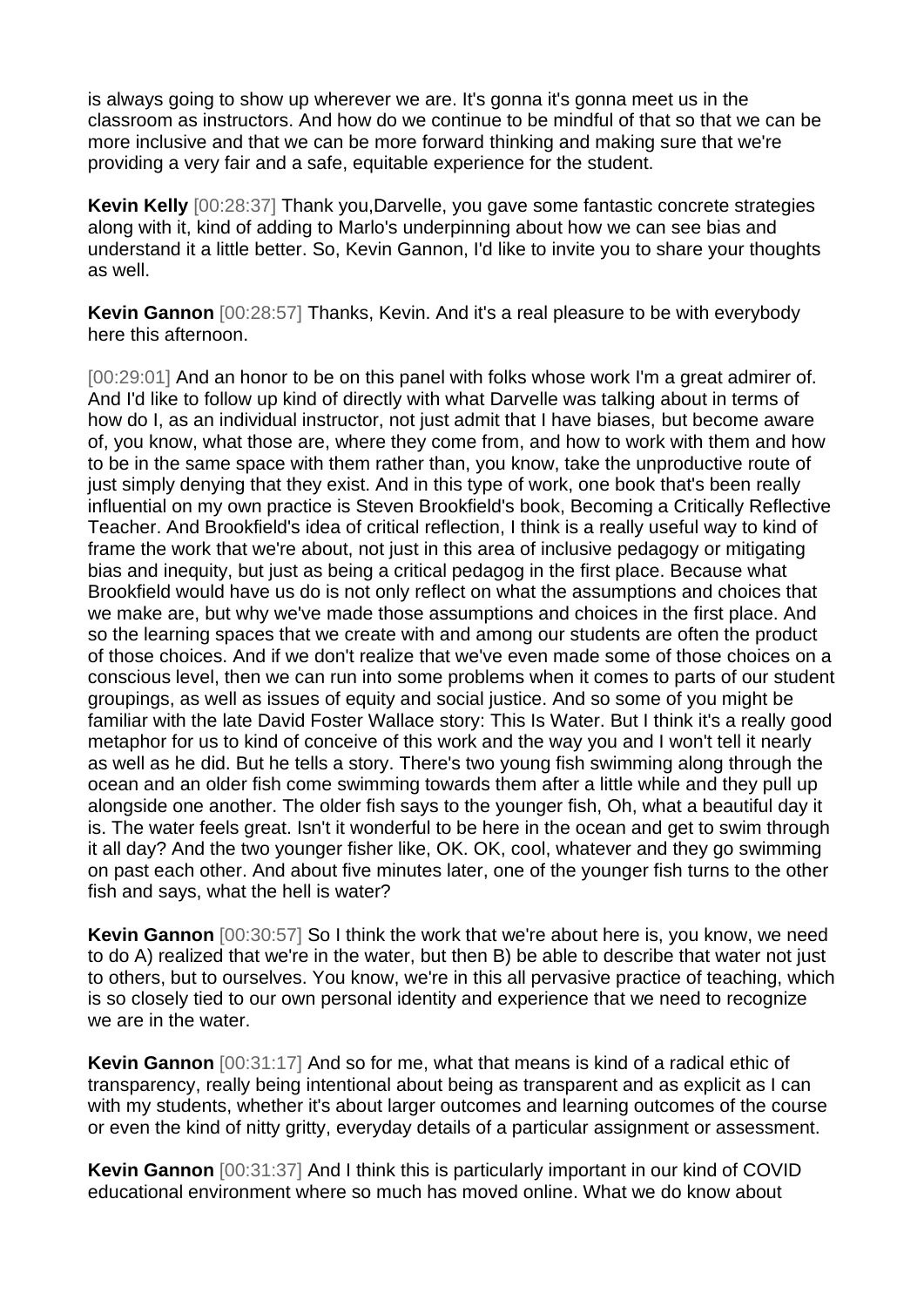online teaching and learning is that much of it, by default becomes mediated simply through the written word. And so words, intent, inflections, all of the things that we depend on, an in-person teaching are now missing from a fully online environment. We have to be very conscious of how we come across in an overwhelmingly text mediated environment. And we also need to figure out ways like audio and video, for example, that we can supplement just the use of text. One particular practice that's been very helpful for me and Darvelle alluded to the idea of being explicit about criteria and being consistent when we assess our students. Learning is the tilt framework developed by Mary-Ann Winkelmes when she was at the University of Nevada, Las Vegas. I believe she's at Brown now, but don't quote me on that. Exactly. So sorry, Mary-Ann if I got that wrong and what Tilt stands for is transparency and learning and teaching. The Web site, tilthighered.com Has a wonderful array of resources and the research that backs it up. But for our purposes here, I think the important thing about this is it offers me a way to present tasks to my students by adopting a framework that talks about, you know, what is the purpose of this task and I put that as a heading. Right. What knowledge are you going to gain and what skills are you going to develop? And then outlining the task itself, you know, concretely every step that is needed to be taken in order to be successful in this particular learning activity. And then finally, the criteria. And a lot of us talk about criteria for assignments like a research paper, you know write a smooth and well polished research paper or what does that look like? Right. Do all of our students have that understanding? Do all of our students had the access to the type of educational experiences that would allow them to implicitly understand what a well written research paper would look like in the same way that I do. As a white, middle class male. My experience in academia and education has been a lot different and has been in institutions that have been fairly well resourced than some of my students. And so am I carrying that experience in to introducing learning activities and criteria to my students. And so what the tilt framework has me do is provide not just detailed criteria, but also. Examples of successful work along the lines of that assignment. Now, one might object and say, you know, all you're going to do is get a bunch of copies of the sample research paper that you give them. But that's actually not been my experience. What it does do is it takes away anxiety for students who have not been asked to do a particular task before. If I asked my students to do something and they've not been asked to do it before and I'm not giving them all the tools that they need to do it successfully, then I'm not doing my job. And they're not learning. Really, what it comes down to for me is the tilt framework. And then this larger ethic of transparency that I try to have inform it is primarily, you know, one of the primary accomplishments that this helps me expose and unpack my own assumptions about what my students can and can't do, what they've been asked to do, what they haven't been asked to do, and more importantly, what I've internalized as someone who's been working in higher education for about 25 years. So in other words, it helps me understand that I'm in the water and it helps me describe that water to others in a way that makes sense to them. What I am after is rewarding and affirming the learning that is taking place. I'm not after rewarding or affirming who has more cultural capital or who came from more well resourced schools. I'm not after rewarding or affirming those things at all. I'm trying to erase those differences in the best way to get about that work is to be able to adopt an ethic of transparency where I examine name and then try to work within and around the biases that I like anybody else bring to the classroom.

**Kevin Kelly** [00:35:29] Thank you, Kevin. Wow. So the three of you have really set up a great stage for some questions and answers and I think we'll get kick off with one of them. Most recent Joyland Nummy has asked.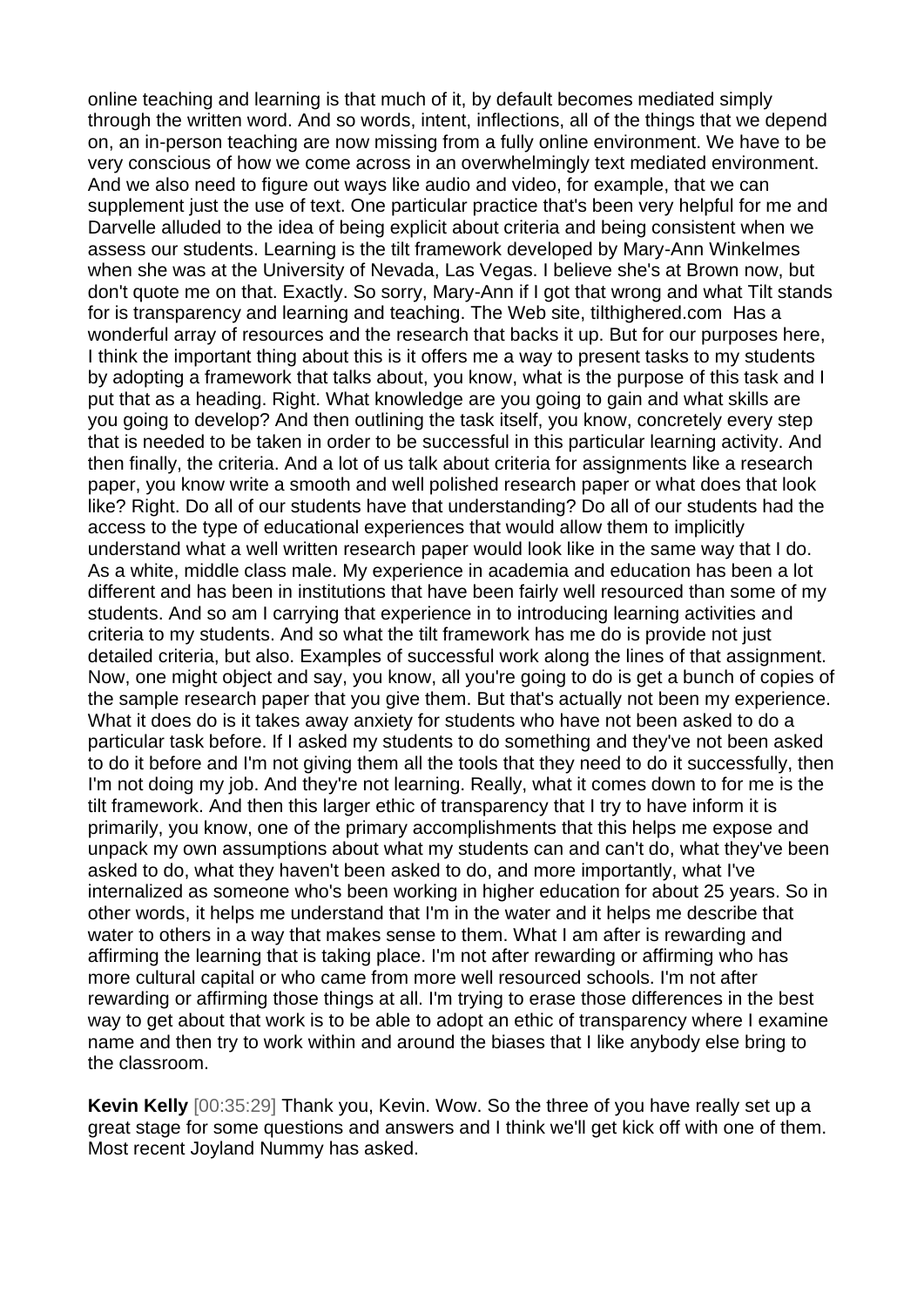**Kevin Kelly** [00:35:46] How might we work to address implicit biases students have about us in the classroom? And Darvelle I know that in previous conversations you've talked about what happens when we flip the script and so maybe you can start us off and maybe the other two can jump in after you've addressed that question.

**Darvelle Hutchins** [00:36:05] Now, first off, that is that is an excellent question and it's a very real question for me, being a black faculty member, teaching in a predominantly white space.

**Darvelle Hutchins**  $[00:36:14]$  It's something that I oftentimes think about. It's something that I will be honest and say that it's something that I continue to grapple with working that out. I go into my classroom and I say, well, what are students thinking about me in terms of my race? You know, in many cases I am the first, you know, black male professor. Right. The students have been exposed to. And so I'm always thinking about the impression, right. That I make on the students. I'm always thinking about how will the student evaluate me. Right. Based on my race, because we know that research has shown that black or African-American professors or people of color typically receive less or unfortunate or I would say less pleasant reviews right than white professors. Right. And so I think about that. I think about, you know, what the student think about my teaching style and my approach to teaching and learning. And how might the expectations of me be different than it will be of a white faculty member? Right. And so those are just questions that I that I go into the classroom with. And I will say that, you know, for me, those questions, they they live with me every day. And I will say that in many ways they pressure me to communicate more and often. Right. And so I'm constantly making sure that I'm spending extra time in the classroom. And in today's day and space, in that virtual space, making sure that I'm monitoring the discussions, that everything is going well, that a student; making sure that I did not miss a question that a student asked, giving the students my cell phone number. Right. To make sure that they always can be in contact with me. You know, I think about just the emotional labor, right, of having to process their potential or possible bias that they may have and how I work to implement surveys. You know, in the middle and towards the end of my class, just to do a pulse check to see what students are thinking or how they're feeling in the class.

**Darvelle Hutchins**  $[00:38:01]$  And so I would say that, you know, it's very real, right, that students have their bias. And so one of the things that I will say that I do is that I work to bring to light that bias. And so I tell students, I say, hey, I know that I may be the first black professor that you have, but, hey, work with me. Give me a chance. You know, this is gonna be a great environment. If you have any questions.

**Darvelle Hutchins** [00:38:21] If there are any issues, you know, let me know, you know, what's going on. And then I also post research and, you know, I talk about bias when I ask students to complete a survey. You know, I put those statistics at the front of it so they know. And so that they can put in check their own bias so that they're evaluating me based on their learning in the class. And based on the outcomes of the class as opposed to how they see and perceive me based on my race or other identity factors that they might not that they may not see as being favorable. And so I guess for me, I try to educate and learn with the students and help them to see this as we're both in this learning, journey together. And let's assume that we have the best intentions of each other.

**Kevin Kelly** [00:39:04] Great. Marlo, do you have anything you'd like to add to what Darvelle just said in his answer?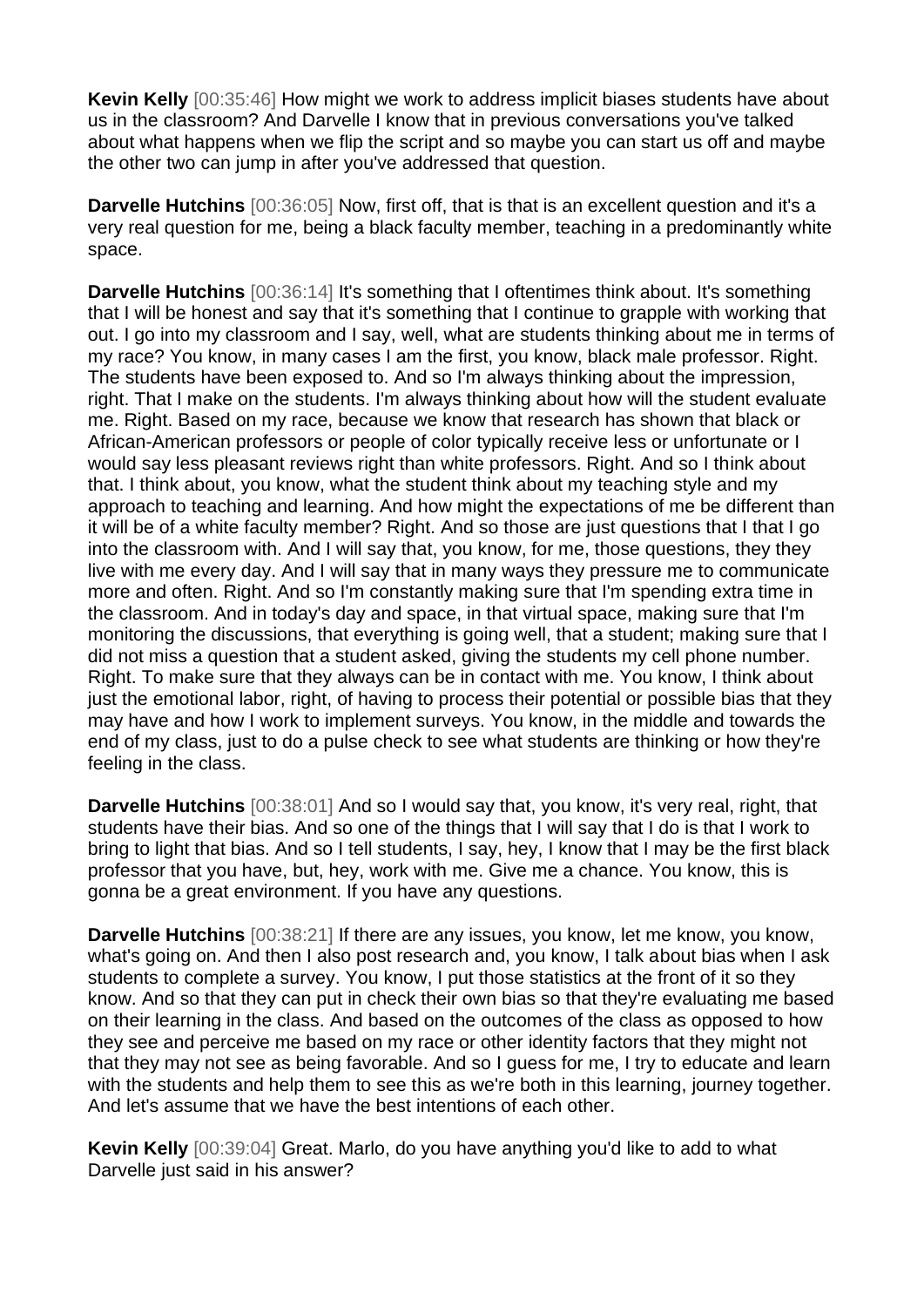[00:39:10] Yeah, just kind of to the second to the last part of that question about what else can this instructor do? And first of all, you're doing a lot. So that's you know, you remarked in your question that you're having them take the Harvard Implicit Association test. You had to do some reflection. You show them some research. And so I'm actually a person who does a lot of anti bias education. And so I dove into the research to find out like, well, is it actually effective? And what the research shows is it can be if and only if one that you are aware that you have biases and have some sense of what they are. So you're doing that for your students by having to do the Harvard Implicit Association test and having some discussion. 2) They have to care that there's a negative impact to these biases. Right. They have to have some kind of intrinsic motivation to want to override or challenge these biases. And then 3) you know, unfortunately, one lecture on unconscious bias or this session today does not resolve the problem. It's developing and a chronic awareness of bias. So an ongoing thoughtfulness and critical engagement. So if those three things can be met, then we have hope to mitigate bias.

**Kevin Gannon** [00:40:28] Last but not least, Kevin Gannon. Anything you'd like to add on this topic?

**Kevin Gannon** [00:40:32] Thank you very briefly to touch on maybe the perspective of folks who are sitting in promotion and tenure committees or who are administrators who have that power of hiring and extending contracts and things like that. We know that these biases exist in classroom evaluation data. We know that faculty of color in particular women get lower scores on student evaluations. We know this. This is not in dispute. There is a wide body of peer reviewed statistically sound research on that. And so then the question becomes, for those of us who work in those areas where a faculty career is impacted, what are we going to do with that knowledge? Right. So if you're on a promotion and tenure committee, what are you doing with student evaluation data? How every piece of data has a story. And so are you paying attention to the story that surrounds it? Are you ensuring the your process doesn't just rely on student evaluation data to judge teaching effectiveness? Right. We really need to unpack the things that we're working with that impact the careers, especially of early, early career faculty of color and ensure that, you know, this phenomenon that, again, we know exists is not targeting in a very inequitable way.

**Kevin Gannon** [00:41:41] Some of our colleagues, especially in STEM fields. So with that knowledge, we have to put that knowledge to work in our institutions.

**Kevin Kelly** [00:41:51] Thank you, sir. And then, Darvelle,, in your response, you mentioned that we need to consider virtual course environments. And another participant asks, What do you believe are unconscious biases in online and or technology enhance education?

**Kevin Kelly** [00:42:05] So I'm wondering if any of the three of you have an answer to that question.

**Darvelle Hutchins** [00:42:17] Well, I will say that I would try to answer this with this question directly.

**Darvelle Hutchins** [00:42:22] But one thing I will say is that we have to be considerate, that this digital space is very different from face to face right now when students cam up or they come online. Right now, you are being exposed to their home right there, their personal space. And so we have to be considerate that, you know, perhaps brothers and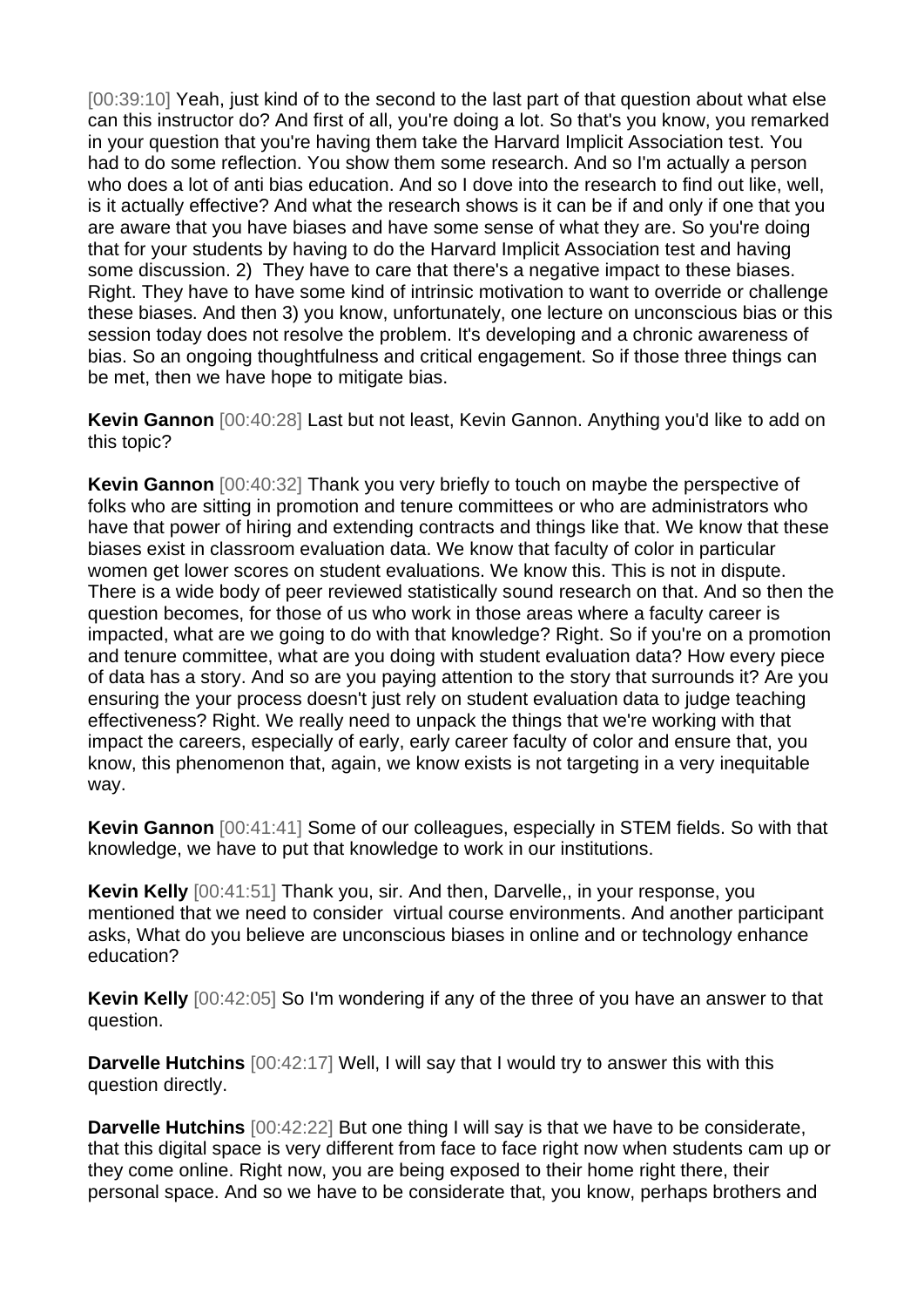sisters are home from school as well. And so they may be sharing, you know, a house or a bedroom with three or four people. Right. And so, you know, students may choose to not cam up. And there may be reasons behind that. There may be students who have just living conditions that they don't want their classmates exposed to. And so I think that we have to be very flexible during this time and that we have to provide different options. We also have to be understanding of students have different technology capabilities in and different speeds and things of that sort. And so it's a time where we have to be very accommodating and not assume that how we are set up as faculty members, that the students have the same access. And so it's important to be mindful that.

**Marlo Goldstein Hode** [00:43:26] And I guess I'll just add to that that the implicit biases that you may have towards your students are triggered like even before you meet them. And when you're looking at your roster, when you see certain names and sometimes rosters have pictures or sometimes there's additional information such as their major, all of those things are bits of information that you have stored in your brain from either past experiences, from exposure to media, from sort of repeated ideas that you know, that you encounter. And so, again, whether you're consciously doing it or not, you are making some assumptions, judgments. Now, not saying that you're going to act on those. And I'm not saying they're going to impact how, you know, you will treat those students, but they are there and it can be worth it to sort of acknowledge those. I had an experiment, I was going to offer to you to do that and in beginning of the semester to take a look at your roster and then think about the general grade distribution that you have in that class. And if you had to do it, like was just looking at that limited information, which of those students you think you're gonna get an A. which would get a B, which would get a C, which would be D. Now that can be dangerous because it might have an anchoring effect. Right. That you don't want, but it can also be used for you to go back. Then after the first two assignments and see how much of that is coming true. And if it's coming true, might it not be worth a deeper dive into your evaluation of some of their work? Are there some things that you may have been missing because of these implicit assumptions that you already identified as you're bringing in?

**Kevin Gannon** [00:45:06] One other point that I would add as well is in their opening remarks, both Terry and Marlo mentioned, you know, implicit biases or these cognitive shortcuts that we take. Right. We fill in the blanks with assumptions that we already have. And in either a hybrid or a fully online course, there are a lot more blanks to be filled in. Right. You know, I'm teaching a Hyflex course where most of my students are just Black Zoom screens with their name on it. Right. And so one of the things that I think is really important for us to be doing in this environment is A) recognizing that implicit bias is going to have a more magnified effect because we are not connected in the ways that we would be in a face to face traditional, quote unquote, classroom. And so there's a lot of good research out there on social presence and online learning. And I think the more we're able to build in a social presence for both us and our students in an online course, the better off we are in terms of mitigating some of those cognitive shortcuts that we might take otherwise. So that's an area of inquiry I think is going to be really important. And again, back to that idea of the literacy load and mediated solely through written text. Let's think about ways that we can provide more fully fleshed out, three dimensional portraits of both ourselves by giving our students the chance to do that as well. And again, fill in some of those blanks accurately as opposed to leaving it up to other people's biases and assumptions.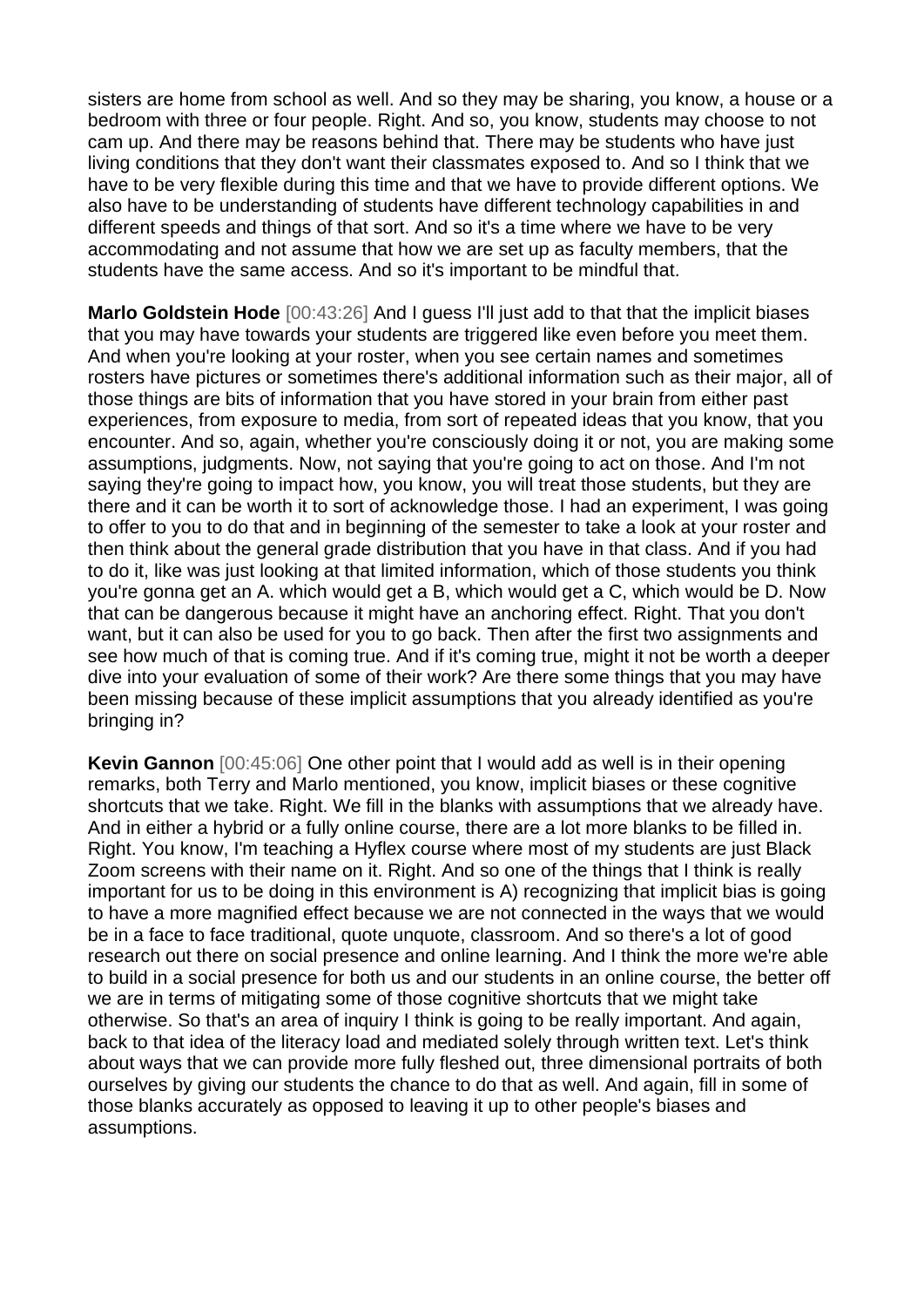**Kevin Kelly** [00:46:24] Thanks. The three of you and I'd like to pull Dr. Nance back into the conversation with one of the questions that's been upvoted pretty highly in the Q&A area.

**Kevin Kelly** [00:46:35] Dr. Nance, Sondra McGuire brings up that implicit and explicit bias from peers can significantly impact the classroom experience for black, indigenous and people of color. And it's especially true in group work, she says. And so I'm wondering, how are you helping faculty at Villanova prepare to introduce implicit bias to students and help them become aware of their own biases toward their peers?

[00:47:09] So if I had the question correct, then you're asking, how are we helping the students be aware of their biases? And I really want to begin with the teachers, because that's where my work has begun, is helping the teachers recognize the responsibilities that they have when they put students in group work. Too often we think, oh, here's a day. They go into groups and, you know, they'll get their get their work done without knowing that what we have to do is prepare the students to go into those groups. And I can tell you so many stories of of issues that I had to take care of because literally students of color were left out of groups or as students tell me, they were put in the loser groups and that directly impacted their grades. And so through our teaching and learning center and also through workshops given through my office, we work with faculty to talk about how it is you prepare your class for, you know, for those for group work. And we talk explicitly about the question of bias because students won't say, oh, I'm biased in the way that I that I you know, I put my group together. I just put my friends together and you say, wait a minute, let's think about that. Let's talk about what biases. And then let's talk about why we didn't put other people in. The second thing I would say is that in putting groups together, being more purposeful would also be instead of just having students freely check in, freely select people, think about what the different personalities in the group would would be adding. And one of the things I try to do also in my own coursework is to think of ways in which the students of color have some to have some specific knowledge or skills that the rest of the group will not have in order to address the issue in class so that those students actually become some of become not only highly wanted in groups, but more important, are able to shine in those groups as well.

**Kevin Kelly** [00:49:16] Thank you, Dr. Nance. Any of the panelists, do you have something you'd like to add about helping students become more aware of their biases toward their peers, especially in group work?

**Kevin Gannon** [00:49:31] The one thing I would say here very briefly is that to do so carefully and skillfully like this can't just be a throw away class exercise or like we're in a computer lab. Everybody log on and take the implicit association test online or something like that. There needs to be a lot of care that goes into creating the space where this happens because people are going to get, you know, from an implicit association test, for example, results that are going to make them really uncomfortable and maybe defensive and that sort of thing can end up cratering a class rather than moving students into a space that's more constructive. And so this is where collaboration if your campus as a teaching and learning center or a chief diversity officer or a workforce that's working on these sorts of issues. This is where we tap the expertise of our colleagues to help us figure out how to start those conversations in a classroom with students if we're not feeling necessarily experienced or comfortable or skillful enough to do that by ourselves. This needs to be a collaborative activity, I think.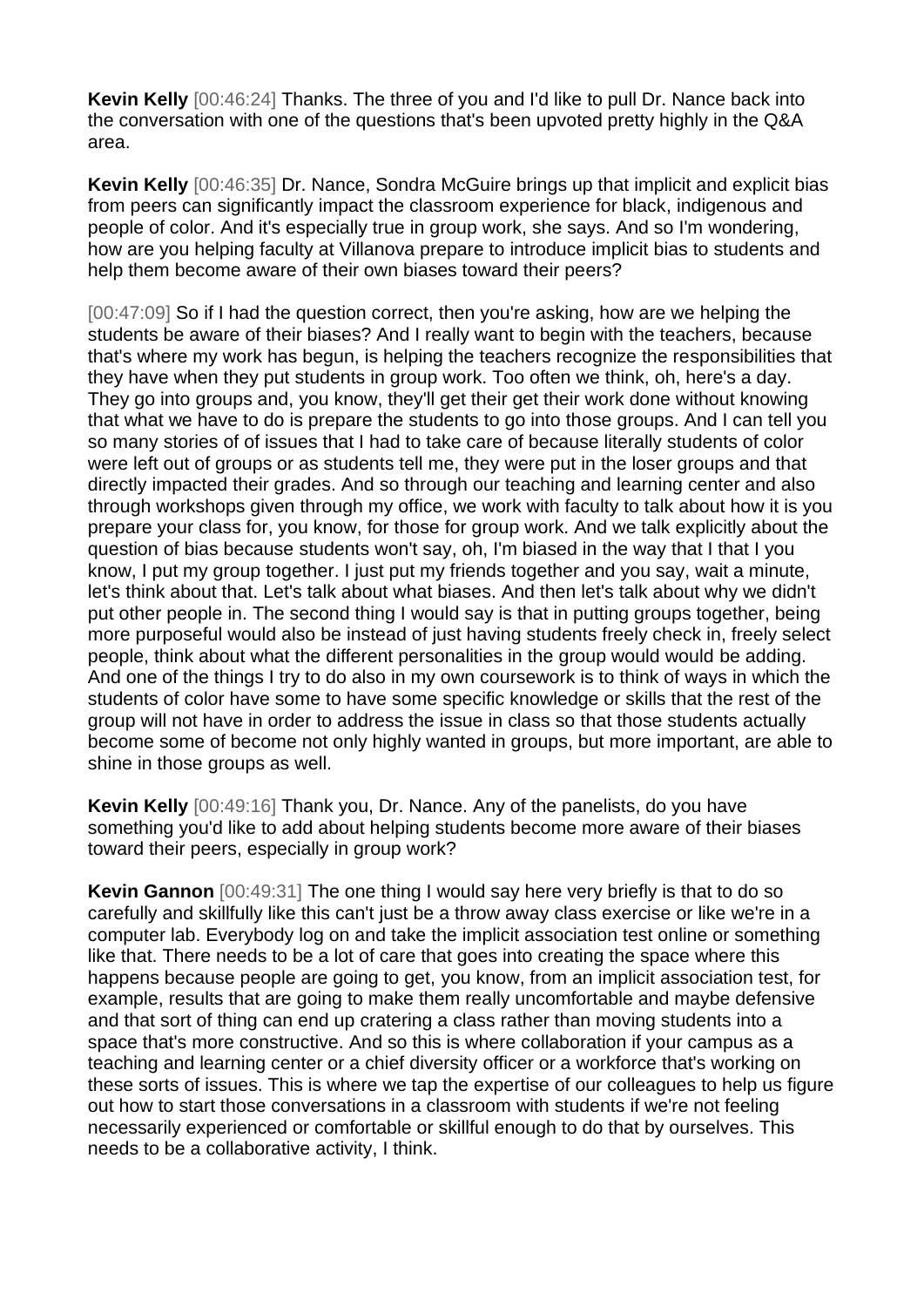**Marlo Goldstein Hode** [00:50:23] And I'll just sort of add on to that. It's a great point. I mean, sometimes we can get an unconscious biases in a more indirect way by simply adding more information into the brain. So, for example, to group work, one of the ways that I did that and my class was at the beginning of the semester, I had people fill in a survey about what skills, what particular skills they might bring to a group. And what are some of their hobbies and different things. And so when they came when it came time to signing up for groups and I did have people choose specific roles to play, but I had to look at that information so that, you know, you want to make a group that is harnessing the diverse skills and experiences of this, you know, of their student body here. The other information on that spreadsheet was like their work experience and, you know, in different things. So then they're focusing in on those skills and experiences without necessarily making that association between race, gender or ethnicity, whatever it is.

**Marlo Goldstein Hode** [00:51:24] So giving them additional information to make choices was what I was getting at.

**Darvelle Hutchins** [00:51:30] And I will say for for my class, because I teach a lot on diversity and inclusion. I would say that much of the content really does introduce the students to the concept of implicit bias or unconscious bias. And so they do. I guess through learning, they become more mindful of not enacting that with their peers. But I will also say that prior to teaching this course, I have taught other courses, such as public speaking and some other communication classes.

**Darvelle Hutchins** [00:51:58] And what I would typically would do is I would have students to do a silent interview activity at the start of the class. And so basically what this looks like is I will pair the students. And again, this was like an a face to face environment that I imagine that you can probably do this in a virtual space. But I would pair students with one of their peers and there'd be like a list of questions where they don't talk to the peer, but they answer the questions, how many pets do they have? Where are they from? Like, just a set of questions, what they least like about public speaking, what do they most enjoy. Right. And then after they complete the silent interview, give them about five to seven minutes. And then I asks for them to speak with their peer and to get the real answers to those questions. Right. And so not only does it build community and engagement, but students realize that they have biases that they come into the classroom with and that they have about people that might not necessarily be true. But then in turn, they also learn that they have more in common with their peers than they thought. Right. Despite the fact that they may have some differences in terms of gender or race and other other aspects of their identity create.

**Kevin Kelly** [00:52:59] And it looks like there's a follow up for instructors who may not be able to see easy pathways to introduce the concept of bias. With respect to the content that they teach. And so the question is, how can someone who doesn't teach in social sciences address these issues with students, quote, We're locked into our content and bringing up anything unrelated may present a problem. So beyond the things that you've all already shared, are there some strategies for introducing these topics that show its connection to students ability to learn together?

**Teresa Nance** [00:53:40] May I please,.

**Kevin Kelly** [00:53:42] Dr. Nance? Go ahead.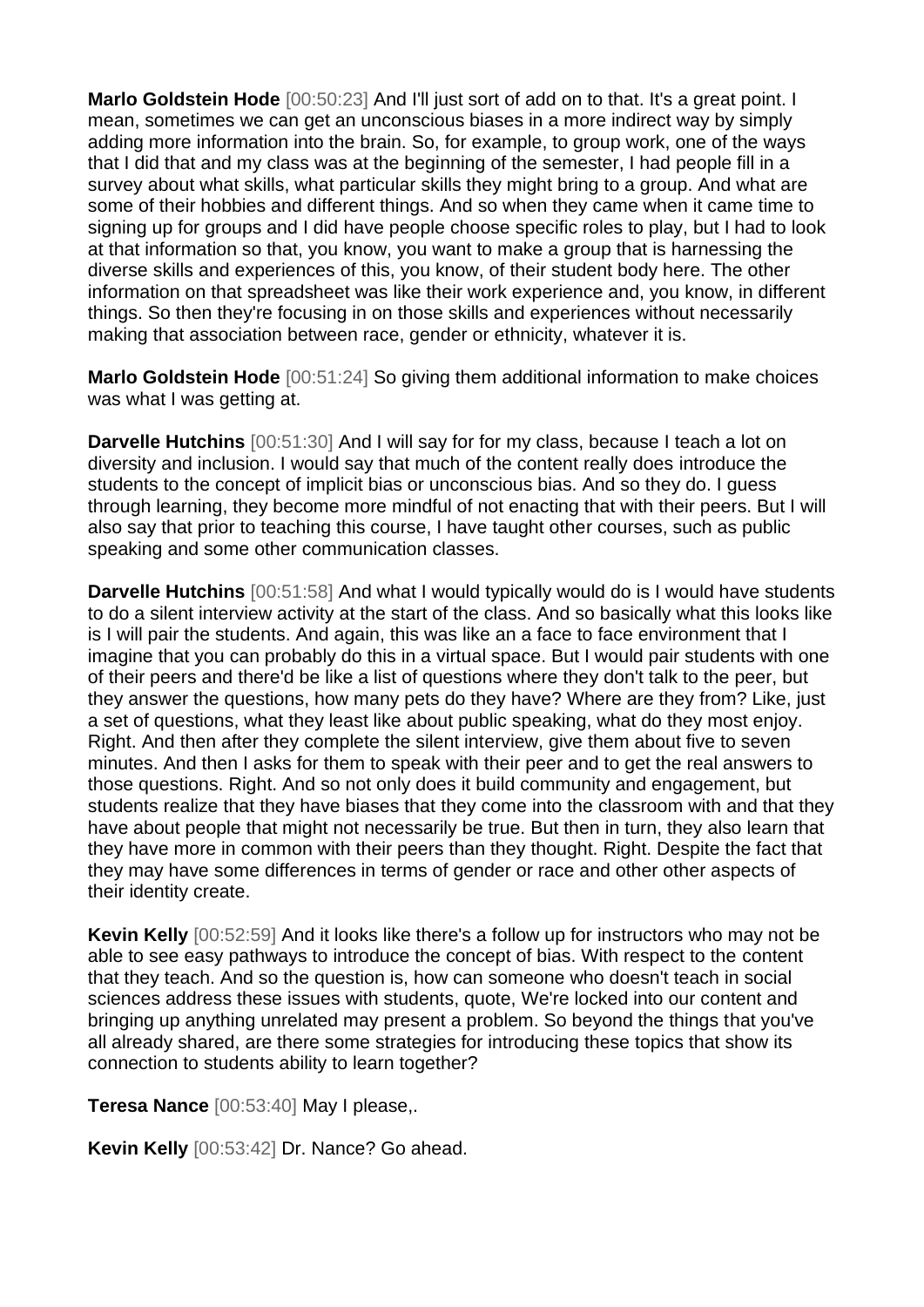**Teresa Nance** [00:53:43] One of the things and I would speak to those of you who are in faith based institutions, one of the things that we often call upon as members, even as the diversity office work, diversity officers working with classes, is that we really talk about community. And it doesn't matter what you're teaching, everybody at Villanova knows about community. So what we've really done is to really attach the very Villanova Augustinian concepts we are run by the Augustinian friars notions to community. And then when we begin to talk about classroom practice, talk about that, we all have a responsibility to one another. And that part of that responsibility is making sure that we are including and and doing that equitably. So I would. So one of the things I would say is that one of those hidden tools that you can use is actually if you have a mission or at your university to use that as a way of connecting students to one another. Second point I'll say is and it is I will talk about my bias. My bias is that diversity can never be relegated simply to the social sciences or to humanities as faculty members. We all have a responsibility to maintain justice in the classroom. And if we're not doing it, then we're not doing our job.

**Marlo Goldstein Hode** [00:55:13] And I'll add a different frame, so I think, you know, part of being effective communicators is choosing the right frame or argument for your audience, right. So in a different place, you might also frame unconscious bias, because, again, as I mentioned at the beginning, people have a lot of baggage with the word bias or implicit biases. And just even saying that can raise their defensiveness. But what we're really talking about is making effective decisions. Right. So if you want to make the best decision possible, no matter what your discipline is. If you're looking in the sciences and you are looking at research questions or if you are creating groups for a business class, I guess that's social. You know what I'm saying? Right. So you can frame it as how are we going to make decisions based on the full breadth of information that we can take in as opposed to the quick shortcuts available to us. That's one way to do it.

**Kevin Kelly** [00:56:15] Thanks. Thank you both. And so.

**Kevin Kelly** [00:56:20] Now, we have only a couple minutes left, so I wanted to kind of end with something kind of stepping back out a little bit from that specific question. And I know we've answered this in bits and pieces throughout, but I wanted to give you all another opportunity to share an idea so maybe we can go through all four of you to answer this last question. How do we move past acknowledging that we have these biases and move toward action or remedying their effects? What steps are the panelists and the keynote taking at their institutions or have they heard of at other institutions? And so maybe we'll start with you, Dr. Nance, and we'll move down the line.

**Teresa Nance** [00:57:03] Thank you. First of all, let me say that this has been a pleasure and so wonderful to talk about this, because this truly is my passion. One of the things that we have at our institution is that we have started at intergroup dialog program and the real power that we end. For those of you who know about intergroup dialog, the function of the program is to put competing identities, if you will, together and then teach students how to have the difficult conversations. And I think one. And while that may seem like that's extra. And outside of the classroom, it has a spillover effect. And one of the things, in fact, we're working on now that I think we all got demands from our black students. We actually got a demand from our black students this summer to create a diversity course that included intergroup dialog because they want to be able to take it into the classroom. Students know the importance of doing it. The last thing I'm going to say, and I take this from , we're never finished that if we're really committed to doing the kind of work that we're doing, then we have to keep reading, we need to keep talking, and we need to keep learning about how to do things better.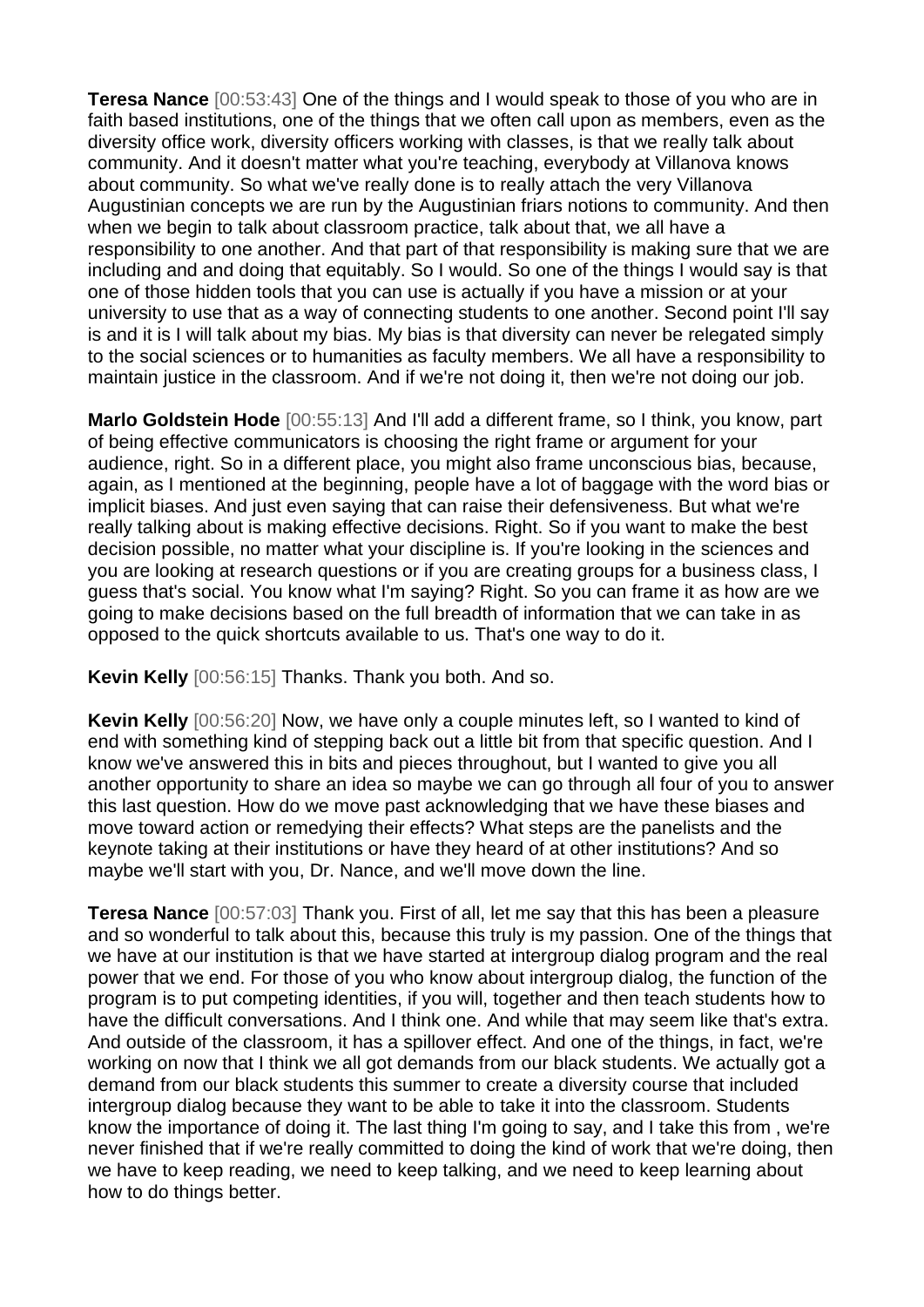**Kevin Kelly** [00:58:11] Since we're almost out of time for the Q&A session, maybe Marlo, Kevin and Darvelle, you can do tweet sized replies. One quick idea that people could adopt. And we'll start alphabetically with Darvelle.

**Teresa Nance** [00:58:41] Darvelle, you are muted.

**Darvelle Hutchins** [00:58:45] My apology. I was just in agreement with Dr. Nance.

**Darvelle Hutchins** [00:58:48] I think that, you know, as institutions that we need to have more courses on diversity, more courses that address topics of inclusion, equity, social justice. Right. I think that we need to be looking within our institutions and our departments to figure out how can we work to go away with processes and systems and structures that that are upheld through these biases. Right. That are that may work to marginalize certain groups or to further to further create oppressive experiences for faculty of color. So I think that that is a starting place is more courses and then doing a survey of our structures to make sure that we are not contributing to that oppression.

**Kevin Kelly** [00:59:35] Thank you, Darvelle, Kevin.

**Kevin Gannon** [00:59:38] So this is my challenge, especially to those out there like me who identify are identified as white. And if you're at a faculty or administrative position, you can't take the off ramp in these conversations. And it's easy for those of us who are white to do so. And it's easy for us to say we're being objective and rational and bias free. We cannot leave conversations that make us uncomfortable. And I know we subscribe to that theory in theory, but it has to inform our practice as well. We want our students to become, you know, to challenge their prior assumptions. We want our students to be critical thinkers. We want our students to be lifelong learners. We tell our students they're going to be transformed by their time at our institutions. If we are not modeling that ourselves, then those are just empty words. And so I leave you with a challenge acknowledging, confronting and then working to overcome the effects of implicit biases, especially in principally white institutions among white faculty and staff members, is an urgent task that's before us that we need to be about that work.

**Kevin Kelly** [01:00:38] All right. And Marlo, a tweet sized reply. Just a small little tidbit to take away.

**Marlo Goldstein Hode** [01:00:43] I don't tweet, I don't have a Twitter account and I don't like it. So I don't know if I can do it, but I'll just say is that it is ongoing work. I started this journey myself probably eight years ago, and now it requires a lot of attention and developing that chronic awareness of ourselves and that willingness to look at yourselves and accept things as, you know, just be very honest. And that's more than a tweet. And that's why I don't tweet. So thank you so much. It's great meeting here today.

**Kevin Kelly** [01:01:09] Well, I'd like to thank you and all the panelists and Dr. Nance the keynote for this incredible discussion. And we hope that this is just the start of a conversation. As we come to a close, we invite you to enter one word into the chat to describe today's session. Please click the link in the chat to share or go straight to menti dot com and enter the code on the screen seven five two seven two five zero.

**Kevin Kelly** [01:01:35] And that will create a word cloud that will show in just a second. We want to thank our partners for their support. We think are. We thank our panelists for